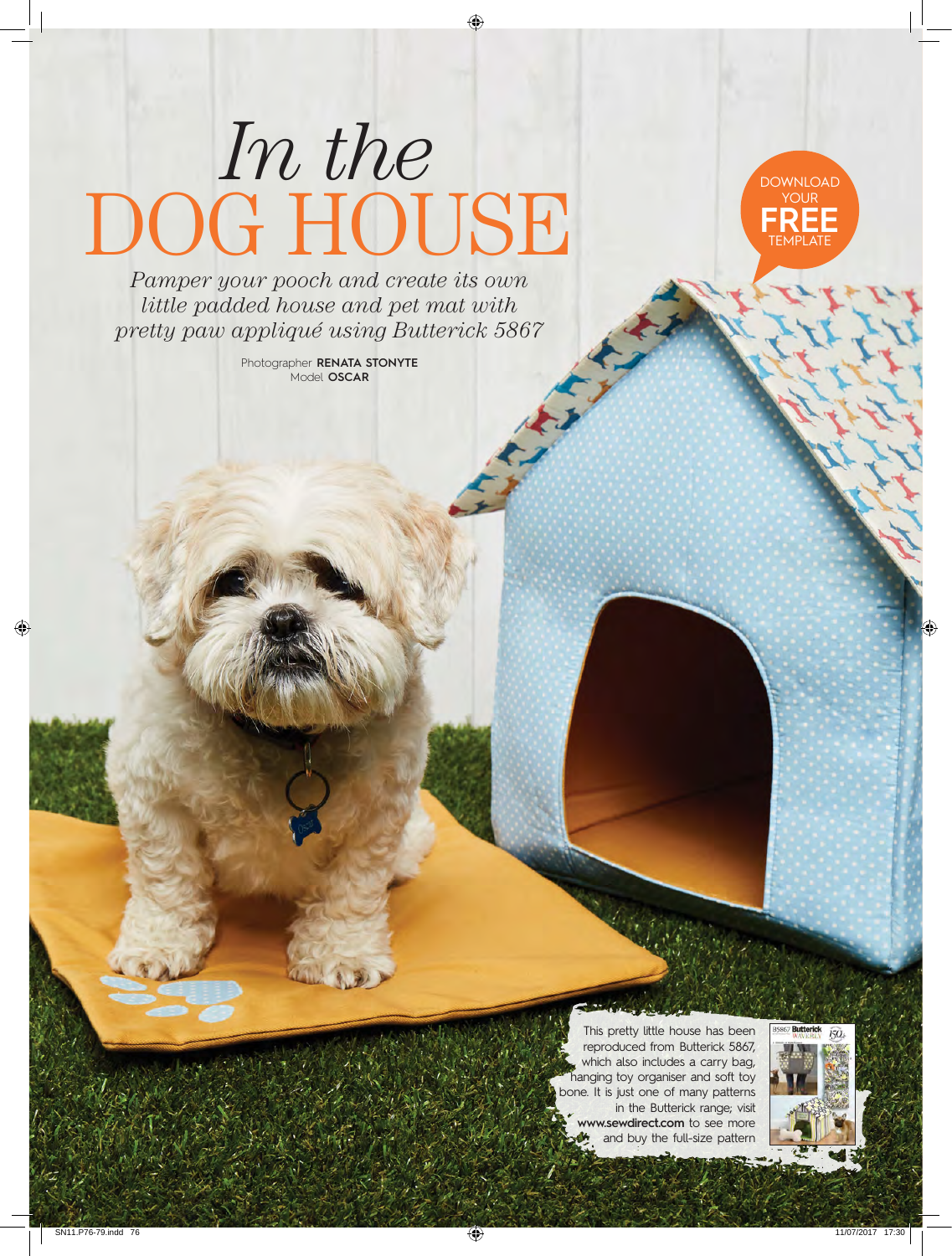### **SKILL LEVEL: <b>@** @ @ @

# **MATERIALS:**

- *1m 140-150cm-wide fabric*
- *60cm 140-150cm-wide fabric, or 1.20m 115cm-wide fabric (Fabric 1)*
- *1m 115cm-wide lining fabric (contrast Fabric 2)*
- *60cm 140-150cm-wide fabric for mat (contrast Fabric 3)*
- *2.10m 2.5cm-thick Pellon Flex-Foam fusible wadding*
- *18x13cm clear vinyl*
- *70cm 13mm-wide double-fold bias tape*
- *1.2m 2cm-wide Velcro*
- *11cm square felt for appliqué (optional)*
- *11cm square paper-backed fusible webbing for appliqué*
- *pattern paper*
- *free templates from www.sewnowmag.co.uk*

### **FINISHED SIZE:**

*49x41cm*

# **FABRIC TYPES:**

*Medium to heavy woven fabric such as home decorating fabric, canvas, denim and twill*

### **NOTES:**

*Seam allowance is 15mm unless stated Transfer all markings from pattern pieces onto fabric Have plenty of space around your* 

*machine when sewing*

# **PREPARE PATTERN AND FABRIC: Create templates from the pattern paper as follows:**

**Roof:** 57x53cm rectangle. Draw a grain line parallel to the shorter side. Fold the paper in half with short sides together and crease. Open out and mark the crease as the stitching line. On the right-hand side of the pattern piece, mark placement lines for Velcro 4cm from the top and bottom edges, 7cm in from the sides and 5cm from the sides and top and bottom. Cut two roofs from Fabric 1.

**Bottom and sides:** 46x90cm rectangle. Draw a grain line parallel to the long edge. Mark stitching lines from top to bottom of short edges 28.5cm from the sides. On the right-hand side of the pattern piece, draw a placement line 4cm from the right edge and 2cm from the top and bottom. Cut 1 bottom section from main fabric and another from Fabric 2 (lining).

**Mat:** 46x38cm rectangle. Draw the grain line parallel to the long edge. Mark a cut out for each corner 13mm square. Cut two pieces from Fabric 3.

**Tabs:** 7x4.5cm rectangle. Mark a fold line down the centre from the top to bottom (short side). Cut four from main fabric.

# "TRIM THE FOAM TO THE STITCHING LINE OF THE PATTERN TO AVOID BULGING SEAMS. SEW JUST OUTSIDE OF THE FOAM"



Leanne

Paw applique: Download and cut in fabric to contrast with base piece

**House front and back:** Download and cut two in main fabric and two in Fabric 2 (lining). Mark cutting lines for door and window on reverse of fabric.

## **From the fusible foam, cut:**

House back and front foam template (download) 2 26x42cm sections each the sides 52x48cm piece for the top/roof 33x41cm piece for the mat

#### **HOW TO MAKE:**

1 For the front, cut one front/back section along the cuttings lines for the opening. For the front lining (Fabric 2), cut an opening

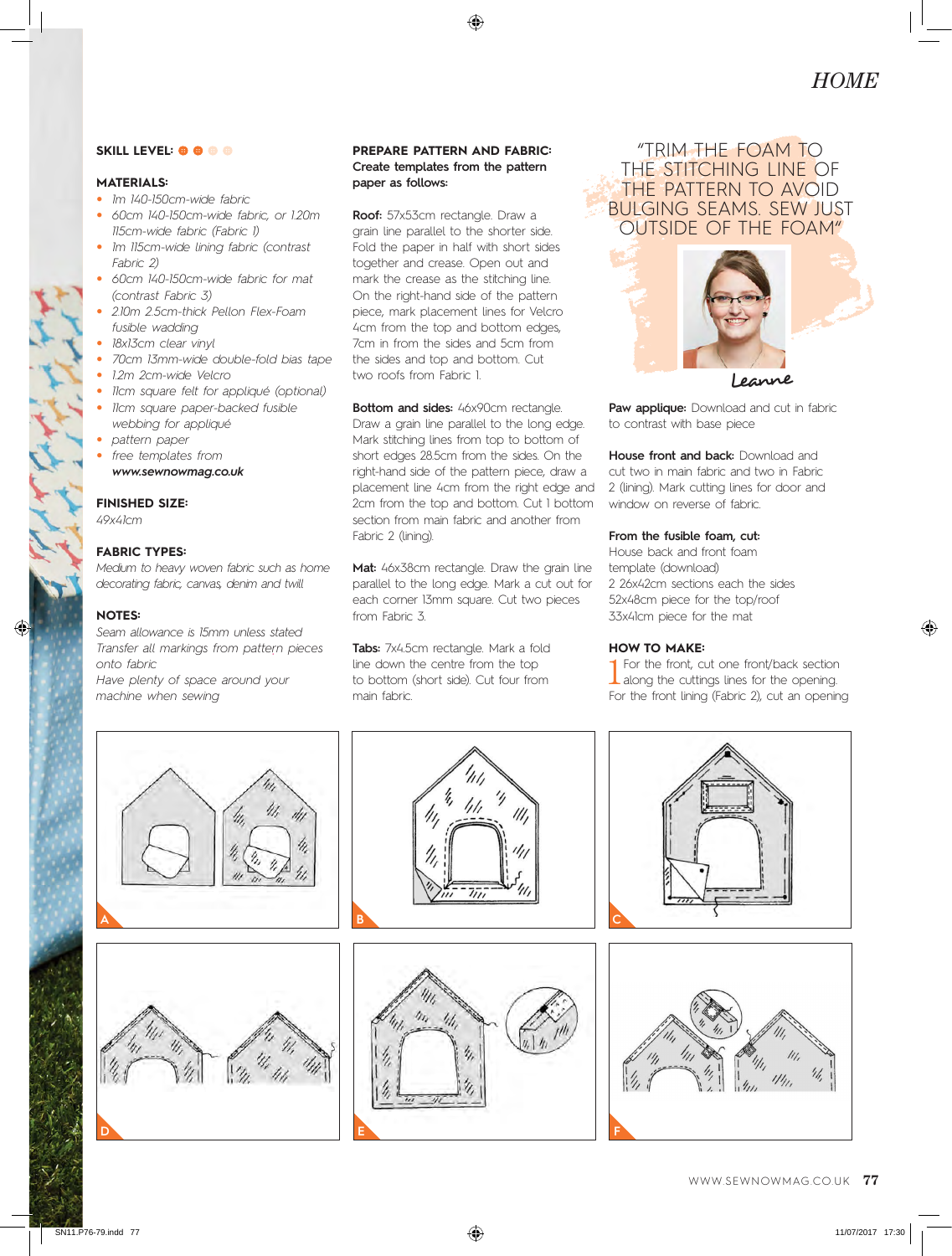in one contrasting fabric front and back in the same manner. (See Pic A.)

2With right sides together, pin the front lining to the front, ensuring edges are even. Stitch along the centre stitching lines around the opening, pivoting at the small circles. Clip to small circles. (See Pic B.)

**3** Turn right side out, press and then<br> **O** edge-stitch around the opening edge.

*Why not add a window for your dog's name? Cut a 15x10cm clear vinyl rectangle*

Cut the opening out of the front foam  $\pm$  as before, following the cutting lines and cutting up the centre front to the base of the opening. Place front foam between the front and lining and then baste the raw edges of the fabric together, keeping the foam free. (See Pic C.)

5Place foam back between back and back lining and baste the raw edges of fabric together, keeping the foam free as before. Turn in the seam allowance on the upper edge of the front and back sections, folding in the fullness at the corners. Press and baste in place. (See Pic D.)

6Cut two 22cm-long sections from the<br>
6Soft section of Velcro. On the wrong side, pin one to the upper edge of the front left side between the square markings, placing the Velcro 3mm from the basted/pressed edge. Stitch along the long edge of the

Velcro, continuing down to the end of the sloped section. Pin and stitch the remaining Velcro section to the upper edge of the back in the same manner. (See Pic E.)

7Fold each tab rectangle along the fold line with right sides together. Stitch sides in a 6mm seam. Turn right side out and press. Turn 6mm on the upper edge of each tab to the inside and press. Baste the pressed edges together.

8 Cut four 2.5cm-long sections from<br>8 the soft section of Velcro. Centre the Velcro over each tab section and stitch in place.

 $\bigcap_{\alpha}$  Pin one tab section, Velcro side up, to the upper edge of the front and back sections between the two small circles as shown. Stitch close to the upper edge of the tab. Note that the remaining tab

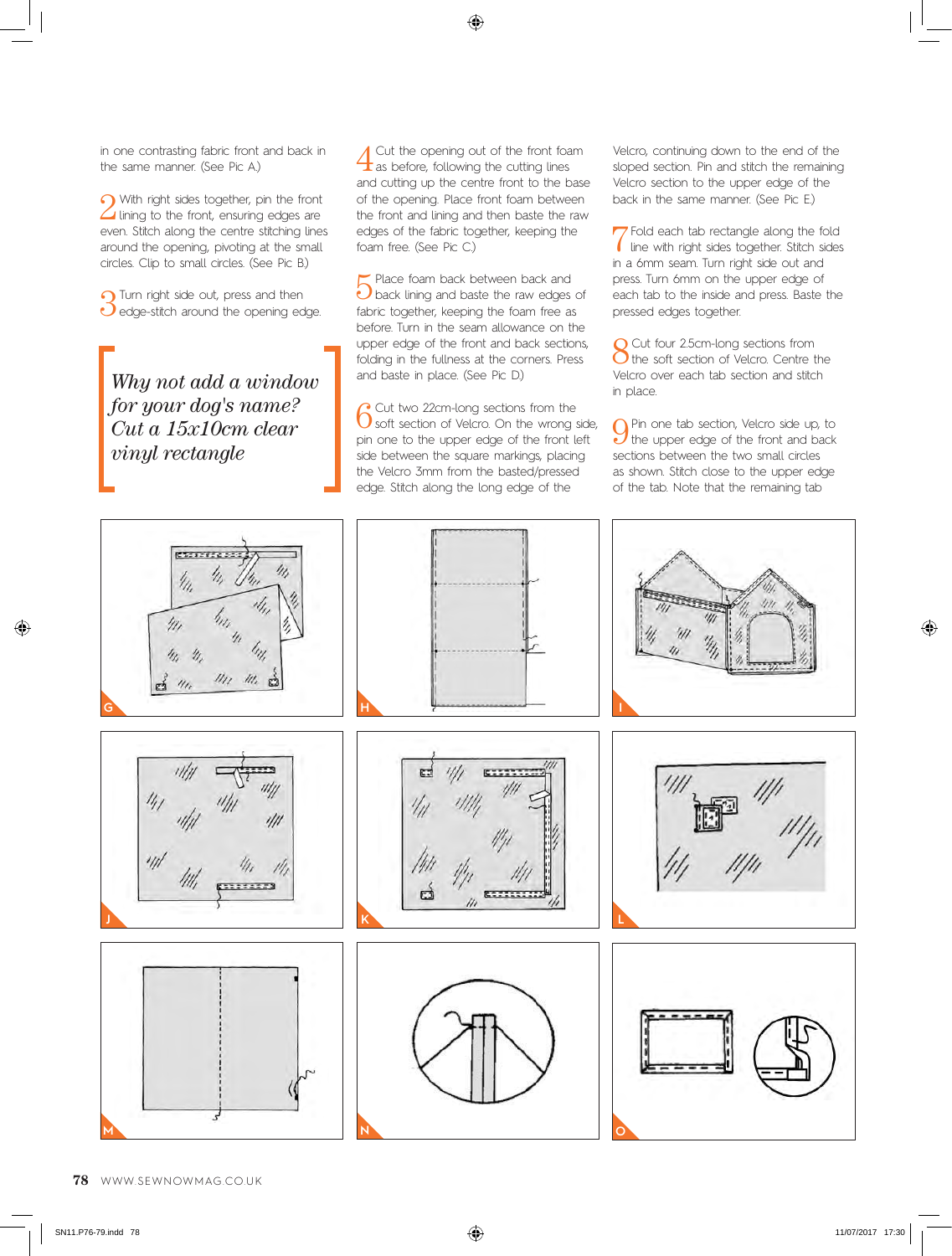# *HOME*

sections will be used on the roof. (See Pic F.)

10 For the bottom and side sections, cut a 42cm-long section of soft and stiff Velcro. On the outside, centre the stiff section of Velcro on the placement lines of the bottom lining and stitch in place. (The soft section of Velcro will be used for the top/roof) Cut two 2.5cm-long sections from stiff Velcro and centre on the bottom of the lining 2cm up and 2cm in from the bottom corners. (See Pic G.)



1 1 Pin the bottom lining<br>to the bottom main fabric with right sides together and stitch short ends. Turn right side out. Edge-stitch the end by stitching close to the finished edge or seams.

 $\bigcap$  Stitch along the stitching lines on I the bottom and place the side foam sections between the bottom and bottom lining. Base the raw edges together, keeping the foam free. (See Pic H.)

13 With right sides together, pin the<br>bottom to the sides and lower edge of the front and back, pivoting at the corners. Turn right side out and press. (See  $Pic 1)$ 

14 For the roof cut two 22cm-long<br>sections from stiff Velcro. For the roof lining, on the outside, place the Velcro sections within placement lines on one side top and bottom as shown. Stitch close to the long edges. (See Pic J.)

15 Place the soft section of Velcro cut in<br>3 Step 12 down the side, 5cm from the edge as shown. Stitch in place.

16 Cut two more 2.5cm-long sections<br>16 from stiff Velcro. Position them 7cm from the sides and 4cm from top/bottom in the corners on opposite (left) side and stitch in place. (See Pic K.)

17 Place the upper edge of the<br>remaining tab sections in the left-hand side corners 5cm from top and side edges as shown. Stitch close to the upper edge of the tabs. (See Pic L.)

18 Stitch the roof main fabric to the roof lining with right sides

together, leaving an opening in one side of approximately 20cm. Turn right side out, tuck the remaining seam allowance inside and press. Insert the roof foam inside between the lining and main fabric and sew the opening to close. Stitch the top along the stitching line through all thicknesses. (See Pic M.)

10 Place the roof over the front, back<br>and sides and Velcro them in place.

 $20$  For the mat, using paper-backed fusible webbing and fabric remnant or felt, prepare and apply the paw appliqué to the corner of one mat section, stitching around the edges to anchor it permanently in place.

 $21$  Stitch the mat sections right sides<br>together along the sides, leaving an opening in one side of approximately 20cm. Stitch the corners by folding each corner of the mat, matching the seams and stitching across to make small box corners. Turn right side out and press. Insert the mat foam inside the mat and sew opening. Place the mat inside the house. (See Pic N.)

 $\cap$  Encase the vinyl window edges with  $\Delta\Delta$  bias tape with the narrower side of the tape on the outside and starting at one corner. Fold in the fullness at the corners, turning under one end under and overlapping the remaining end at the lower corner. Stitch close to the inner edge of tape on the narrow side. (See Pic O.)

contre the window within the  $1$   $\bigcirc$  placement lines on the front above the opening and stitch close to the sides and lower edge of the window.  $\bigoplus$ 

# **GET THE LOOK**



**The Crafty Spot Pale Blue Poplin Prints**  A simple yet lovely 112cm-wide fabric in pale blue high-quality cotton perfect .<br>for quilting, craft and dressmaking, approximately 121gsm in weight £6.95 per metre



**Here Boy Poplin Prints**  This fun, colourful 112cm-wide dog print is a great choice for homewares or quirky dressmaking, approximately 121gsm in weight

£6.95 per metre



**Union** Superb 157cm-wide lightweight cotton drill mustard trousering fabric

£6.50 per metre

All available at **www.croftmill.co.uk** 

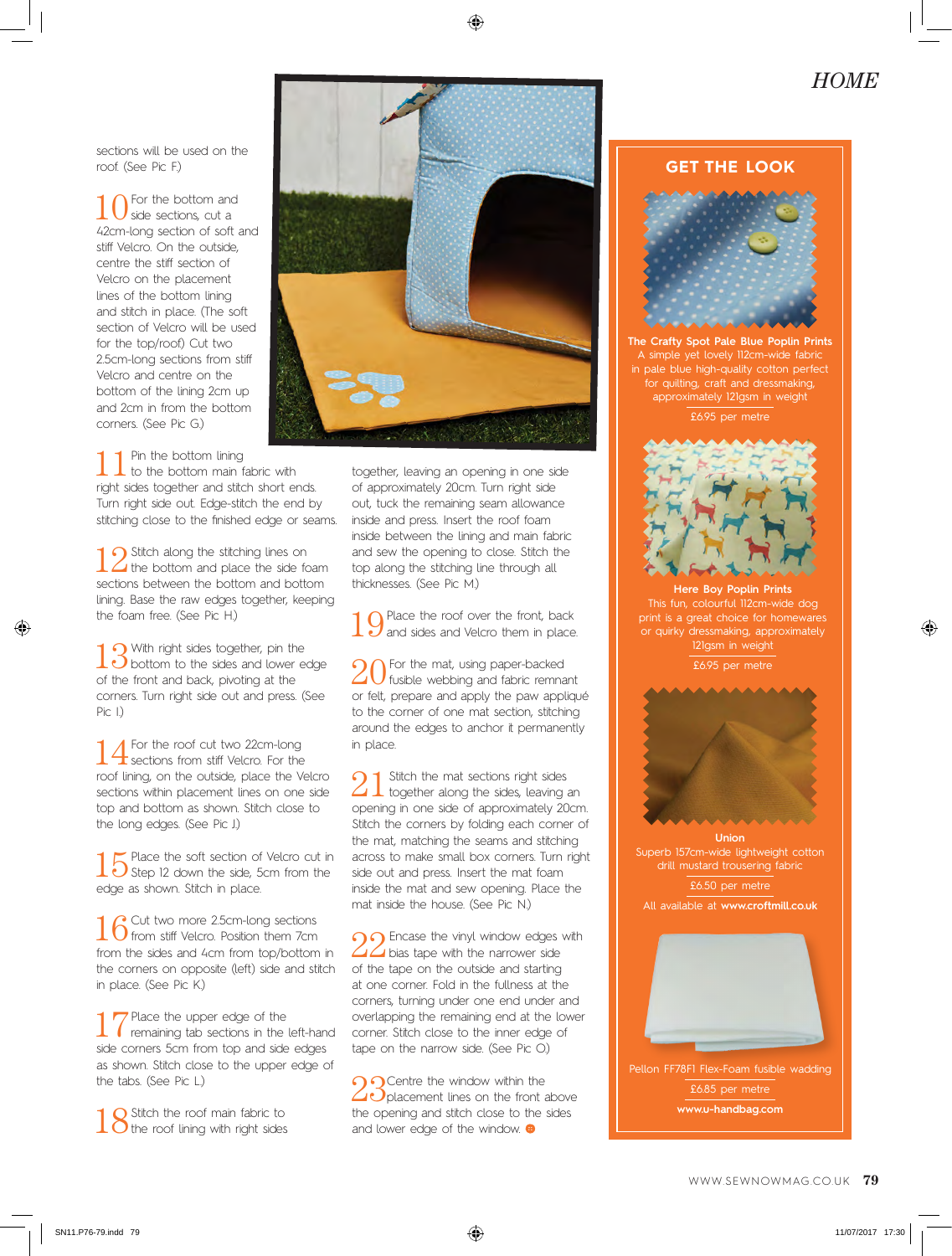# **In the dog house**

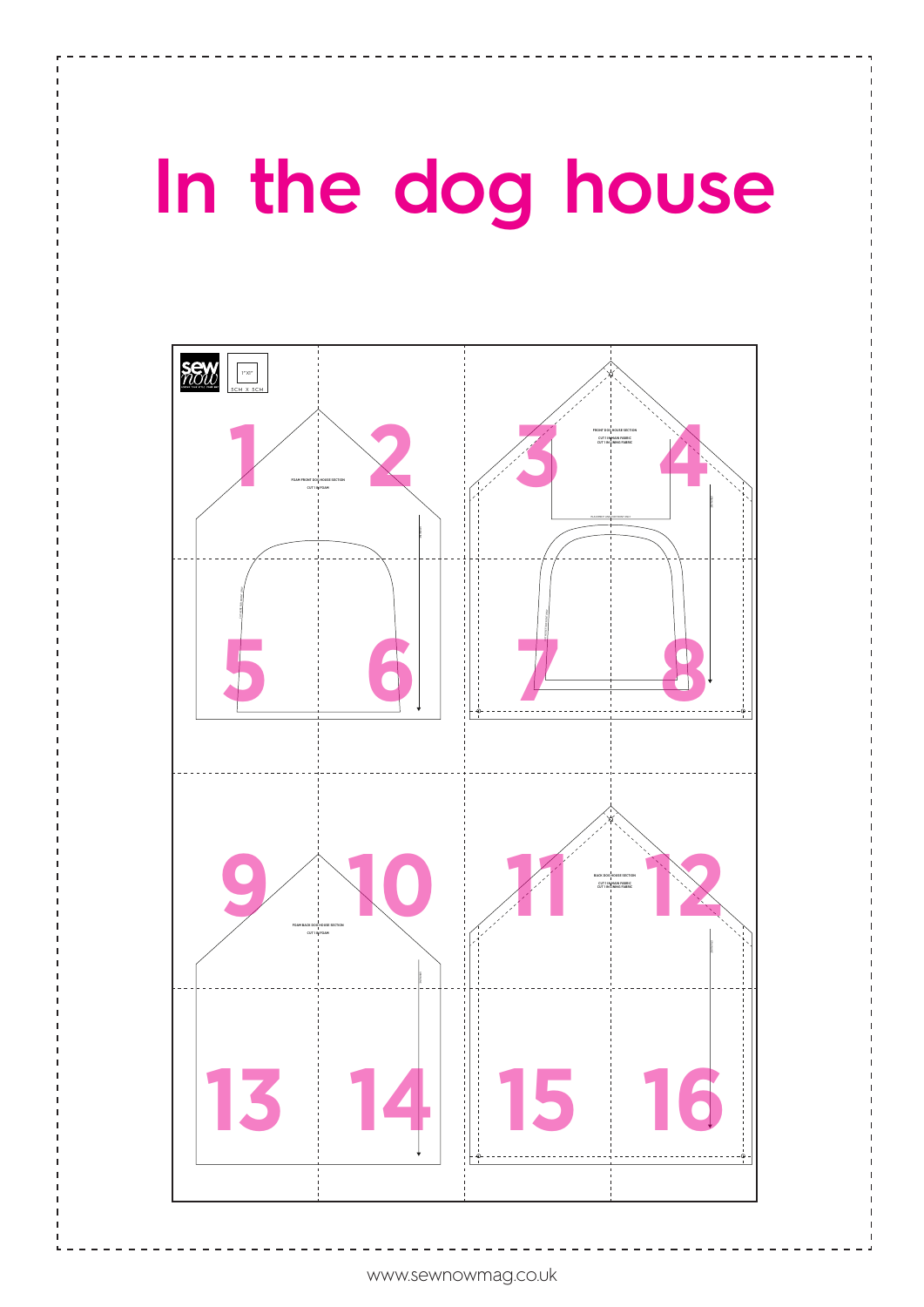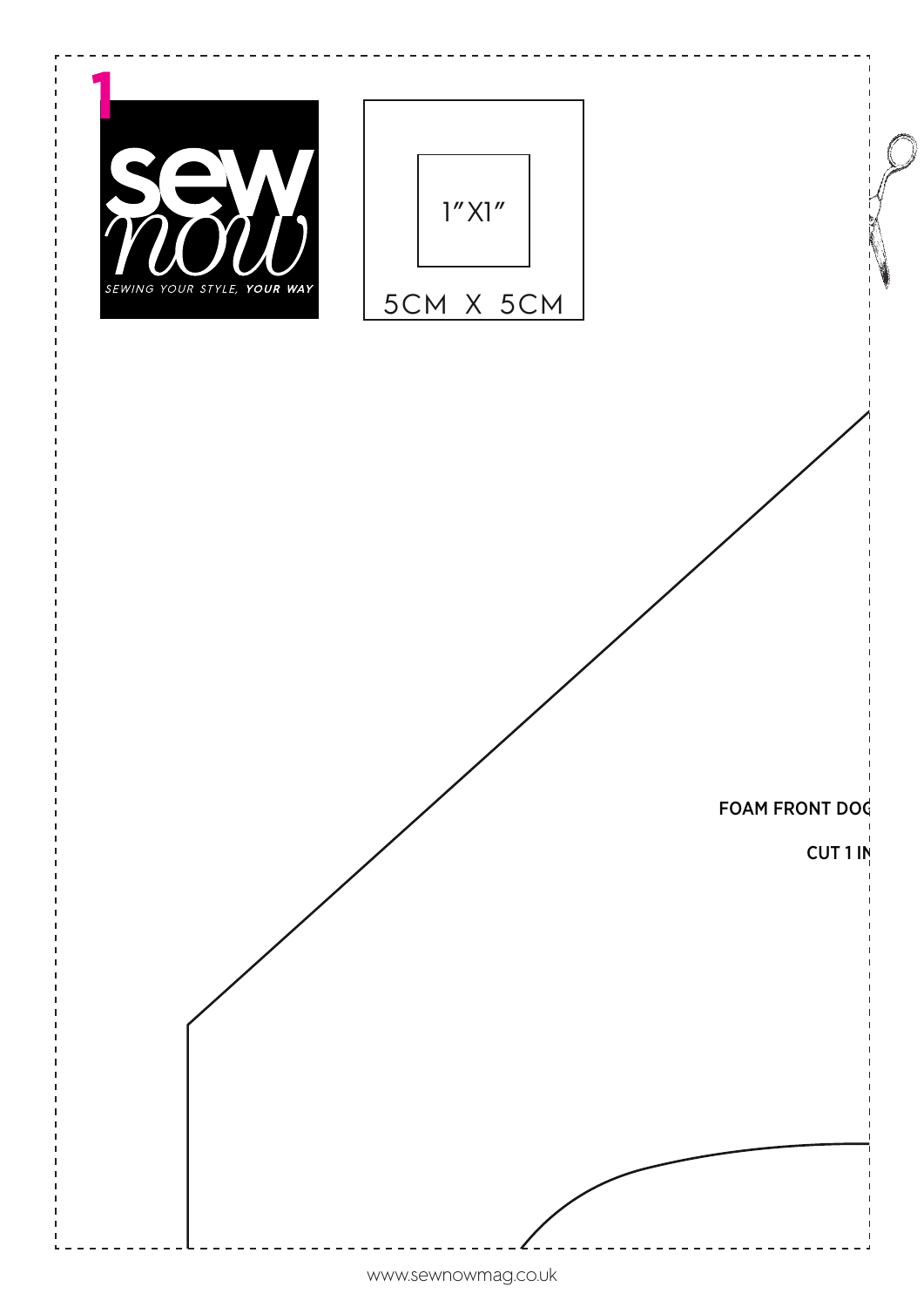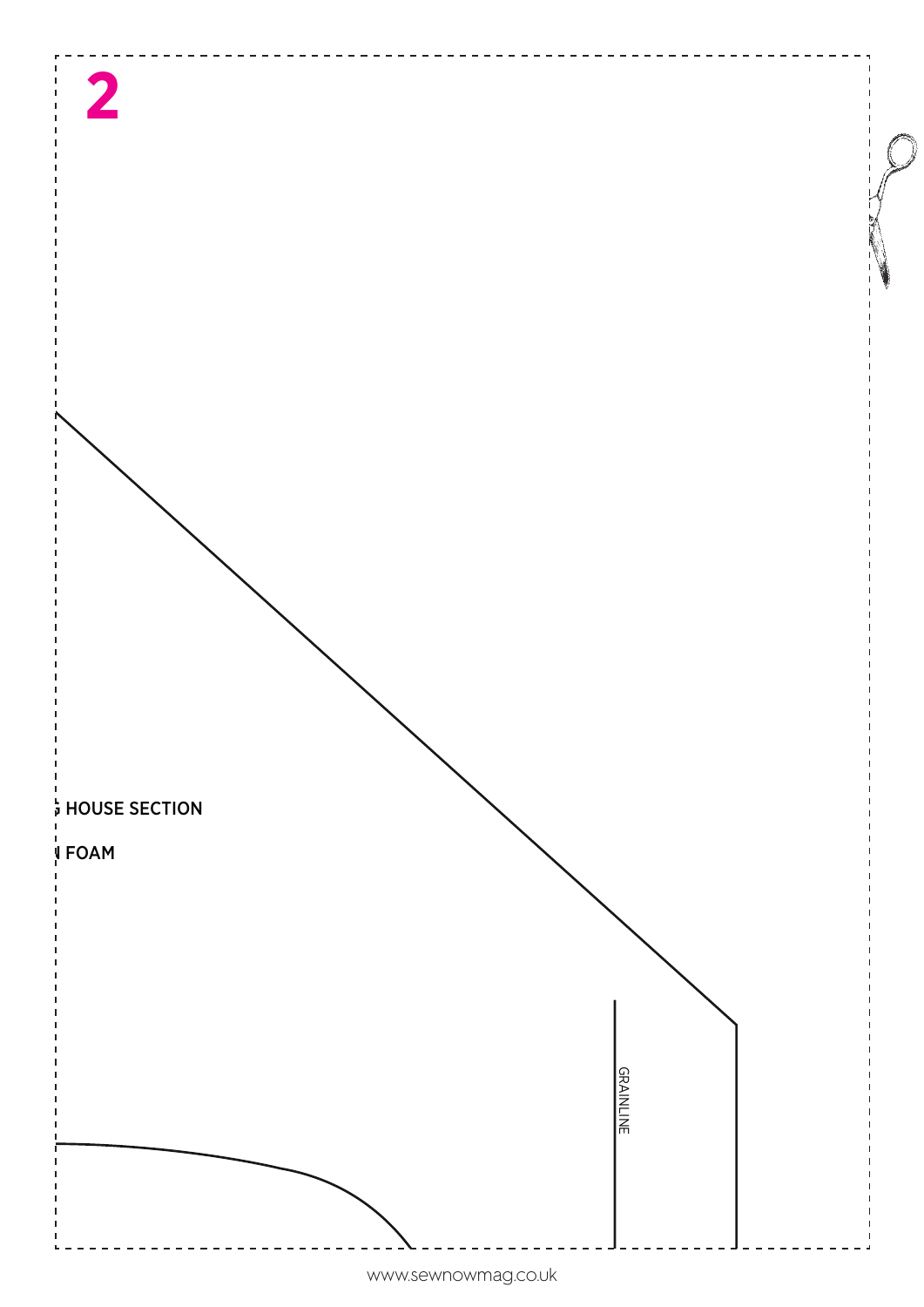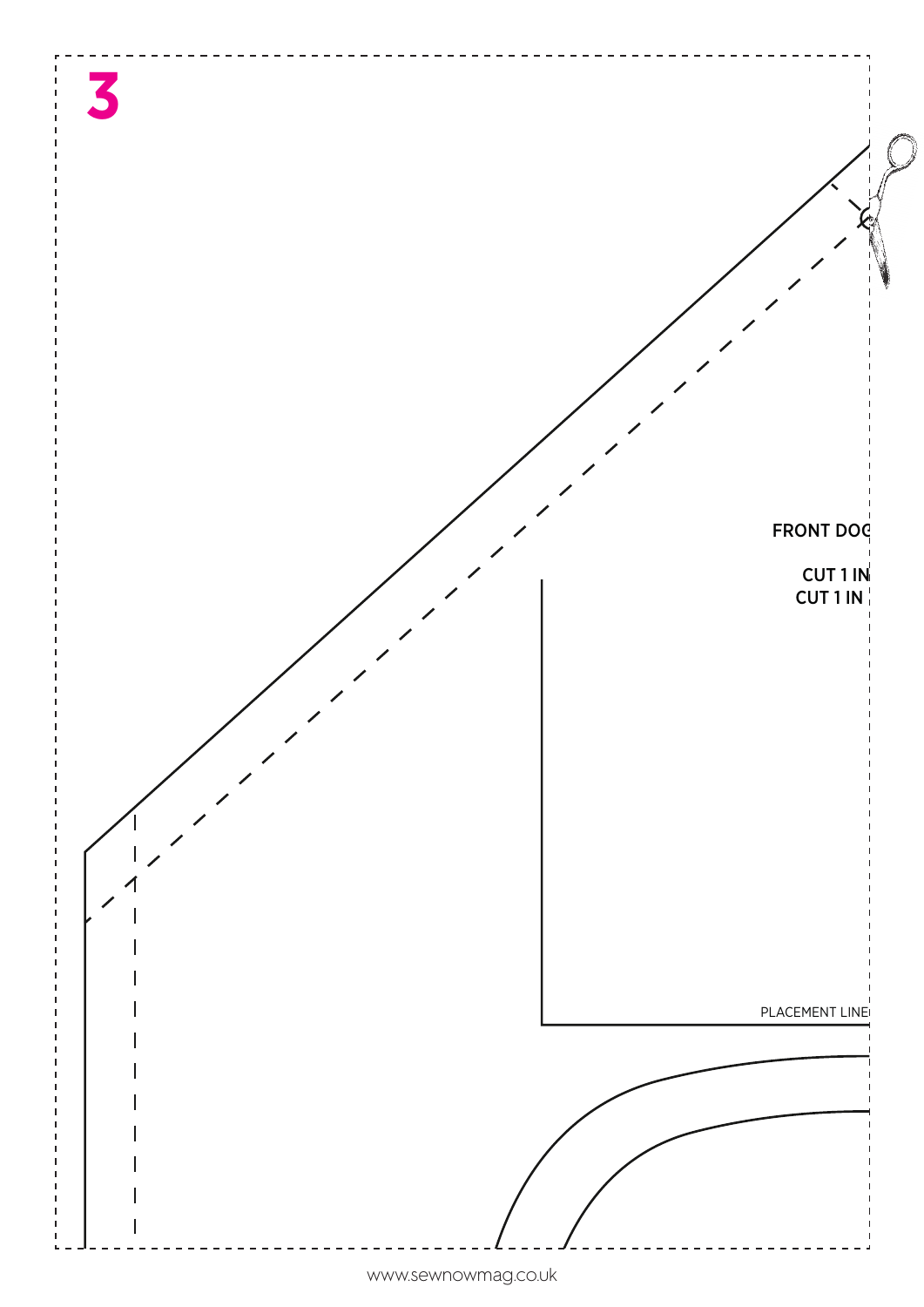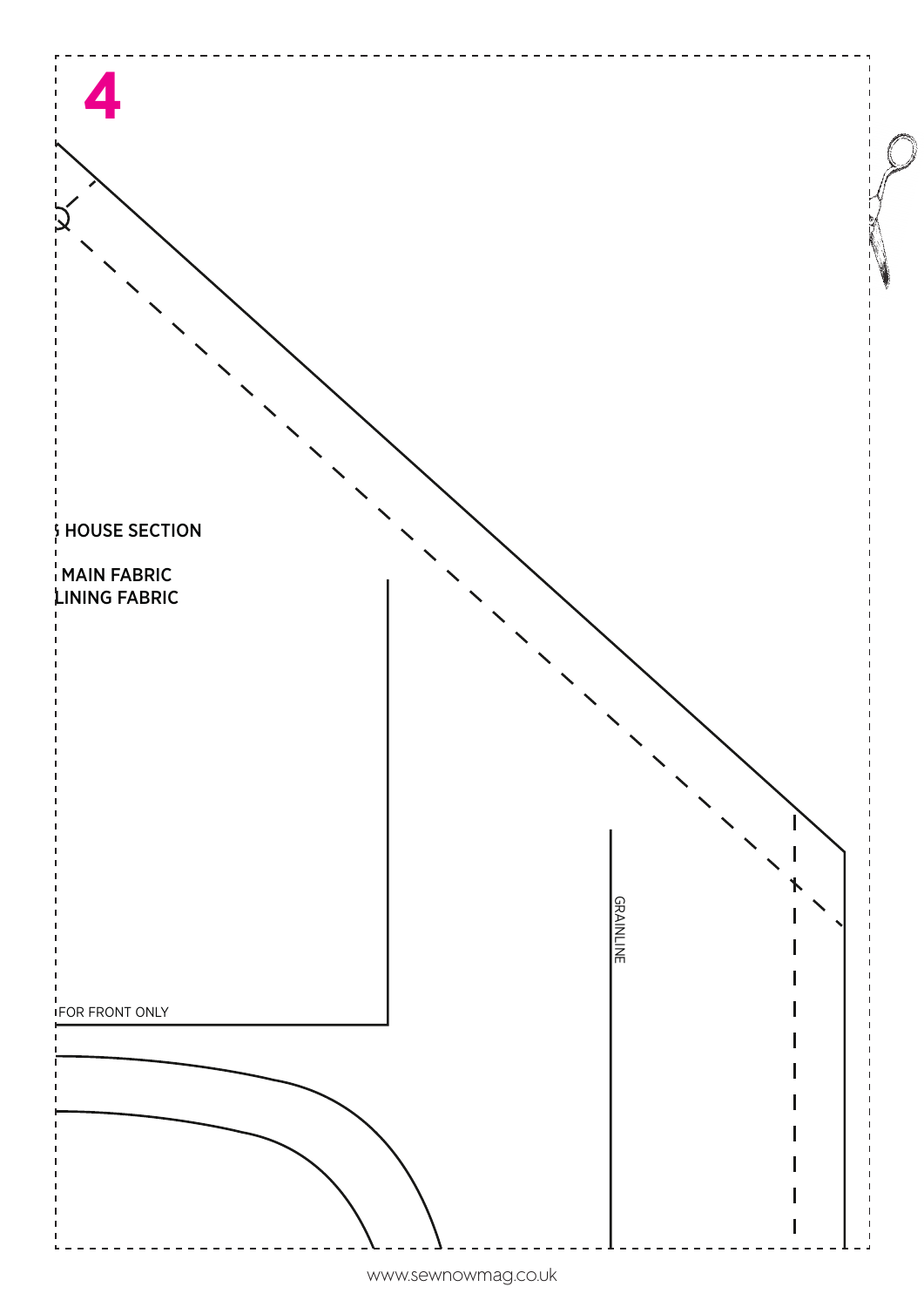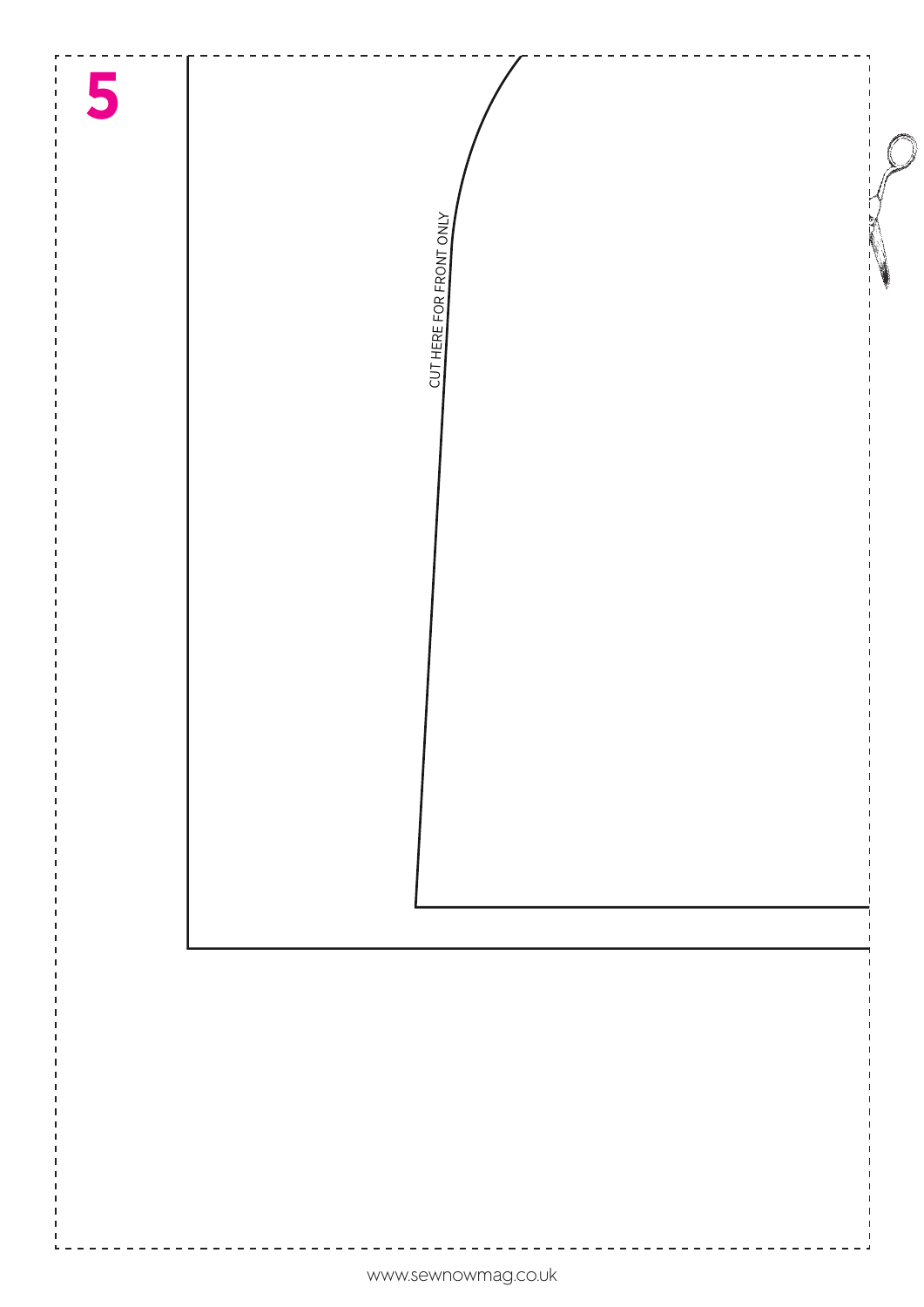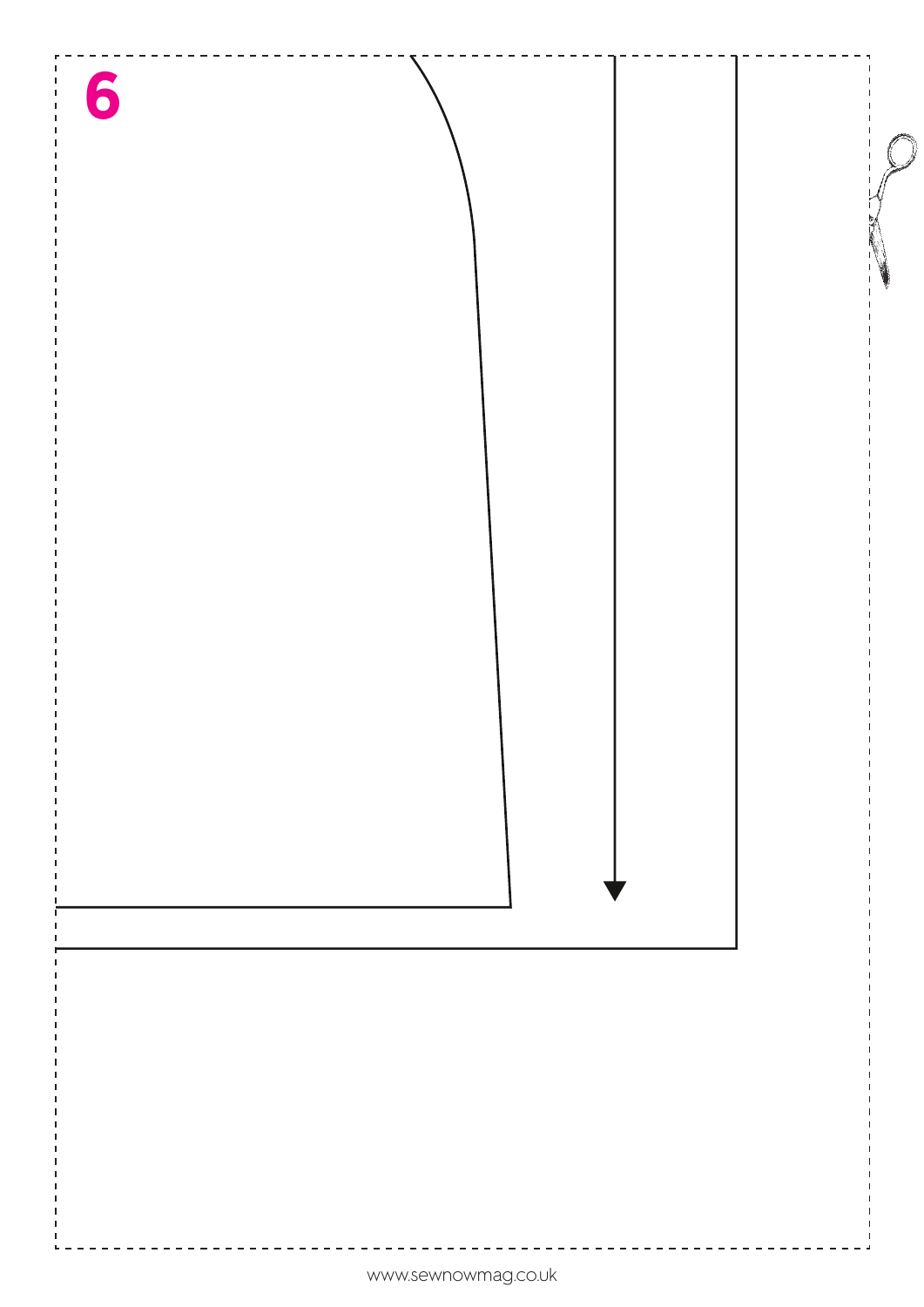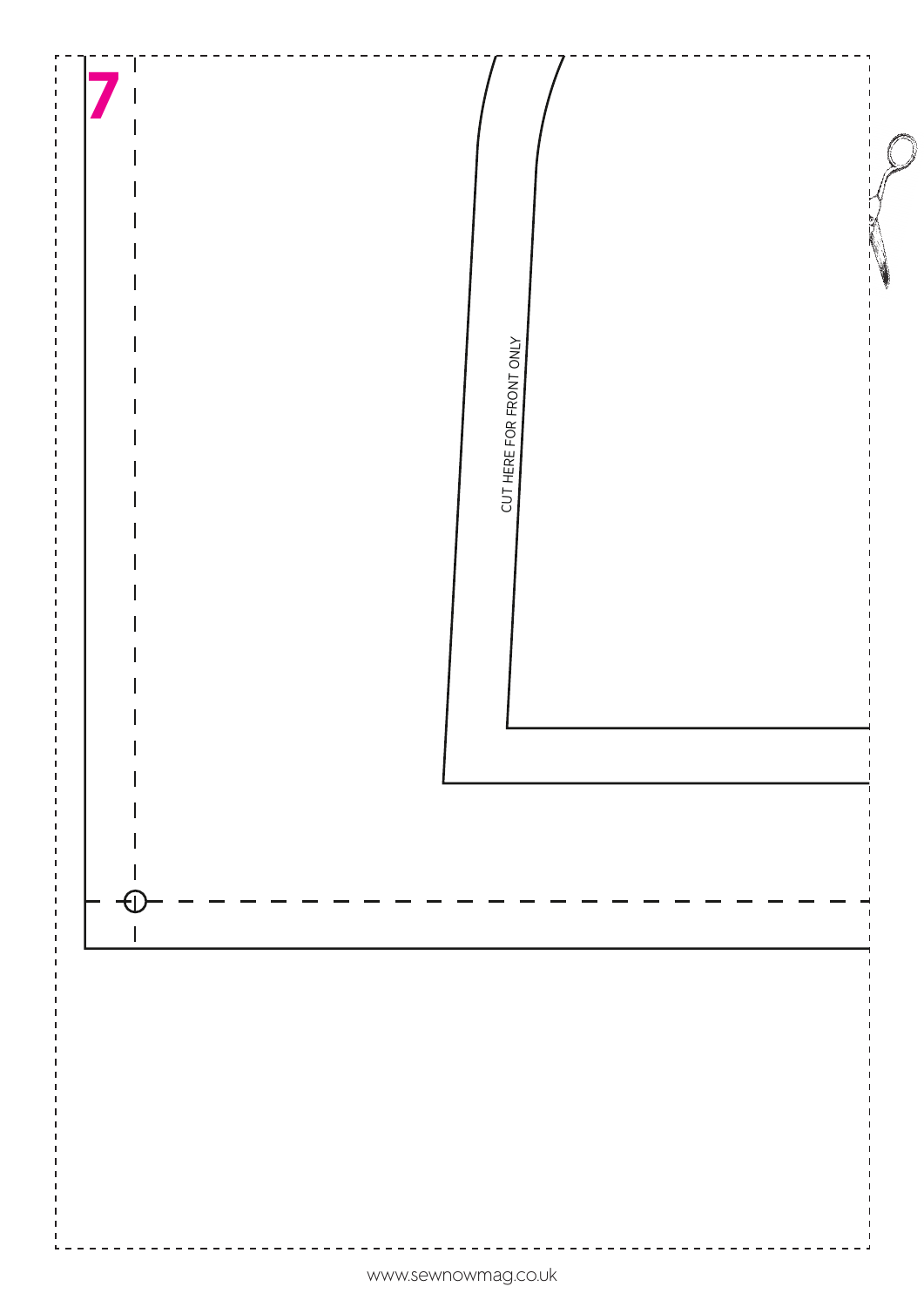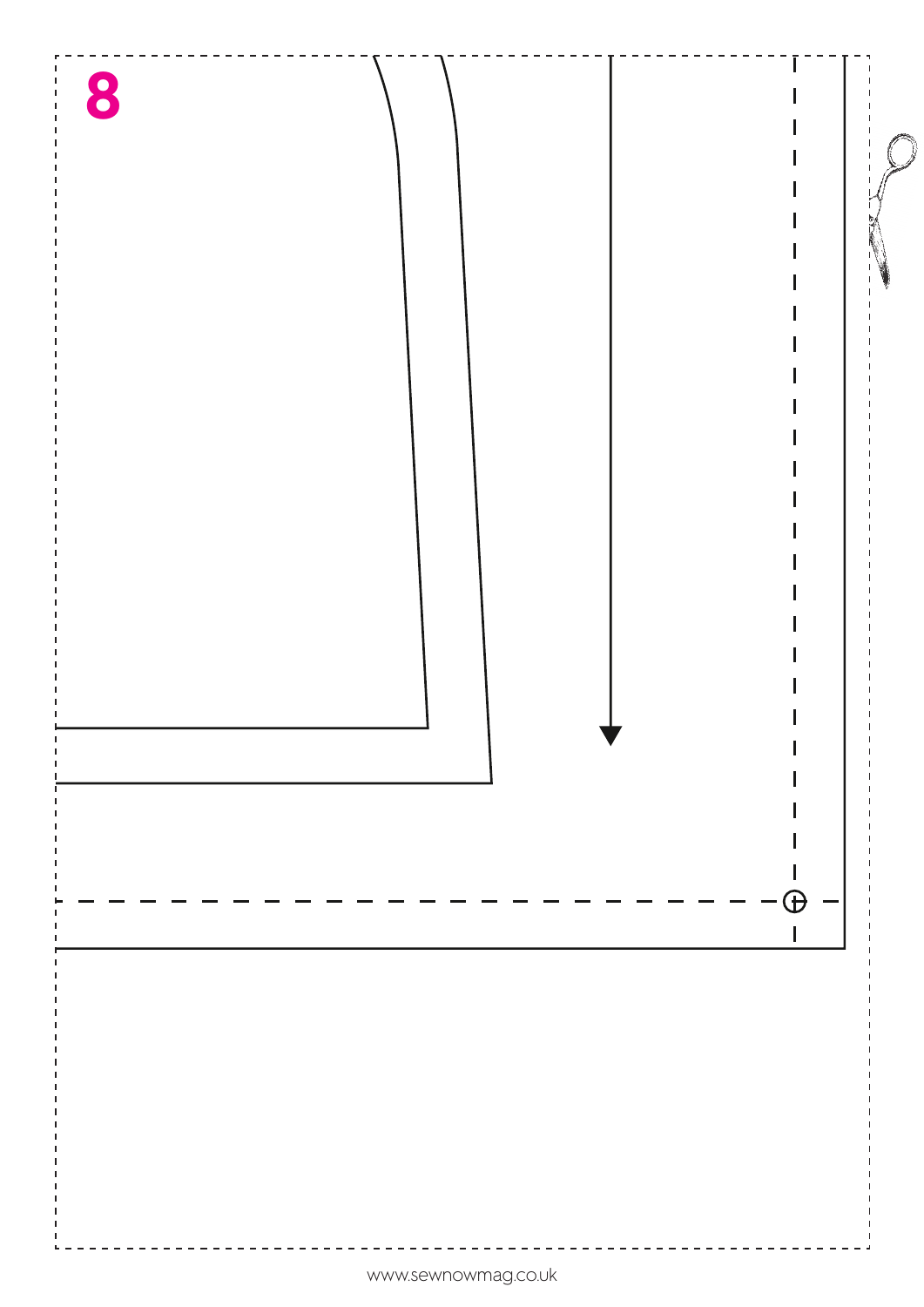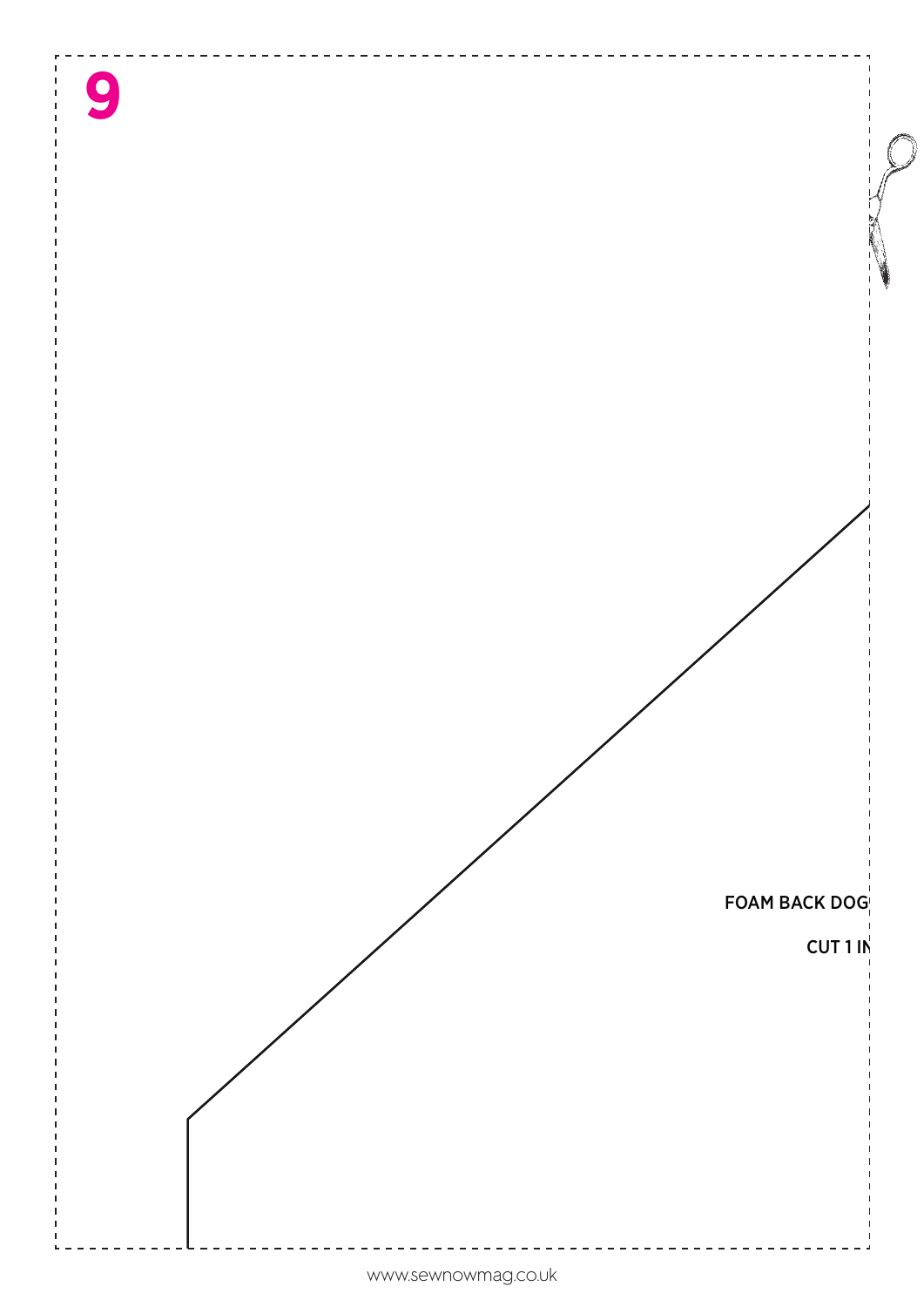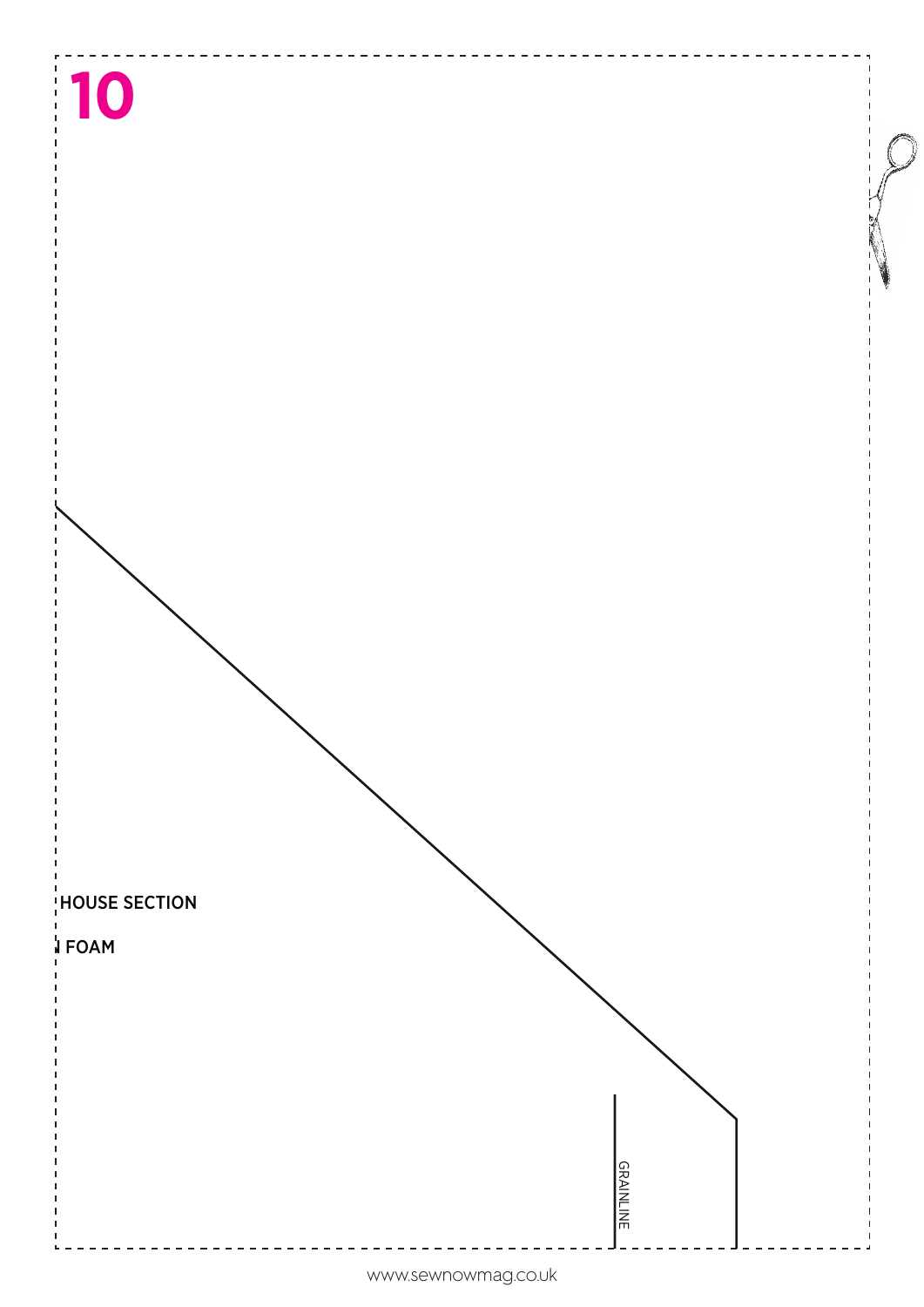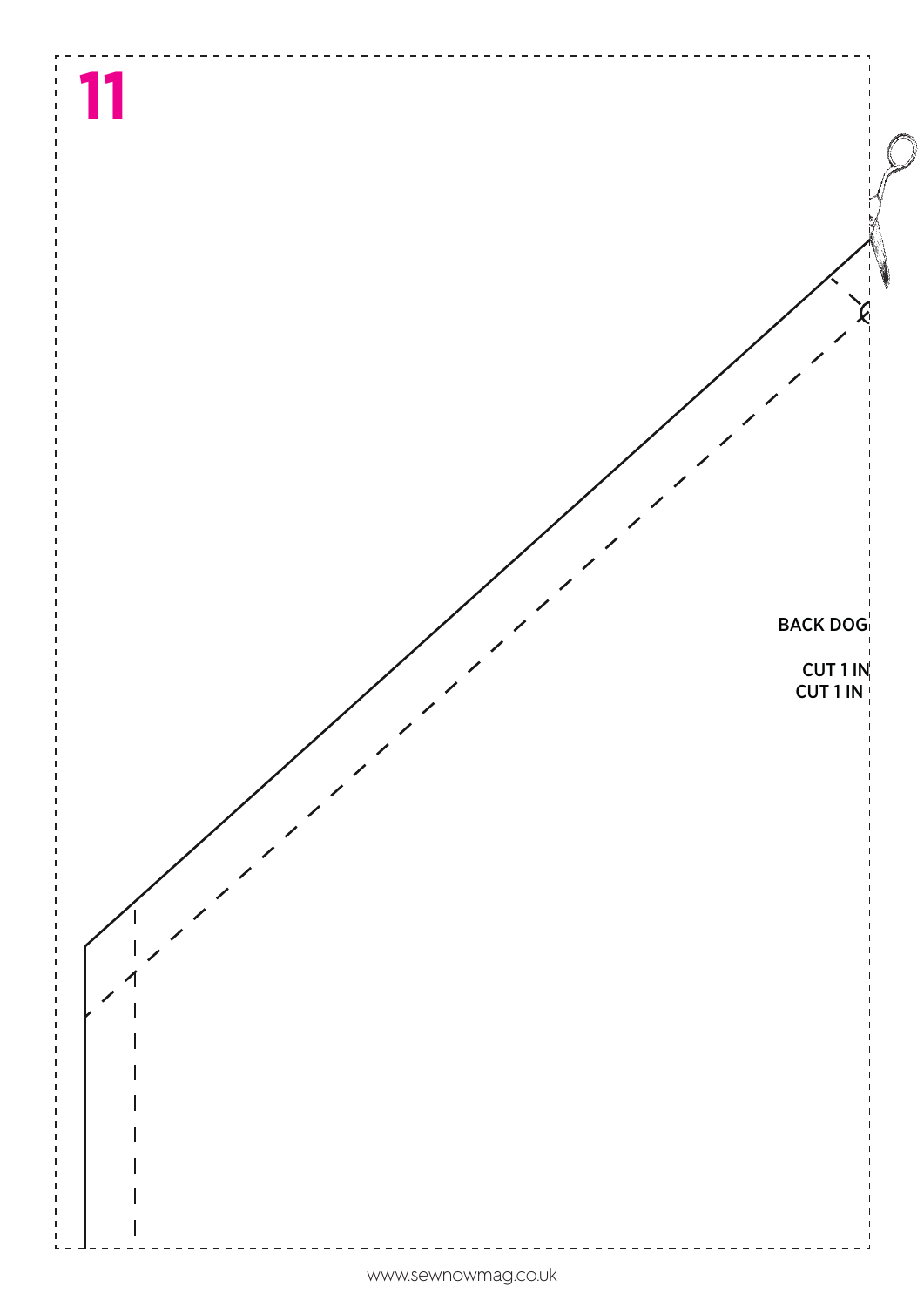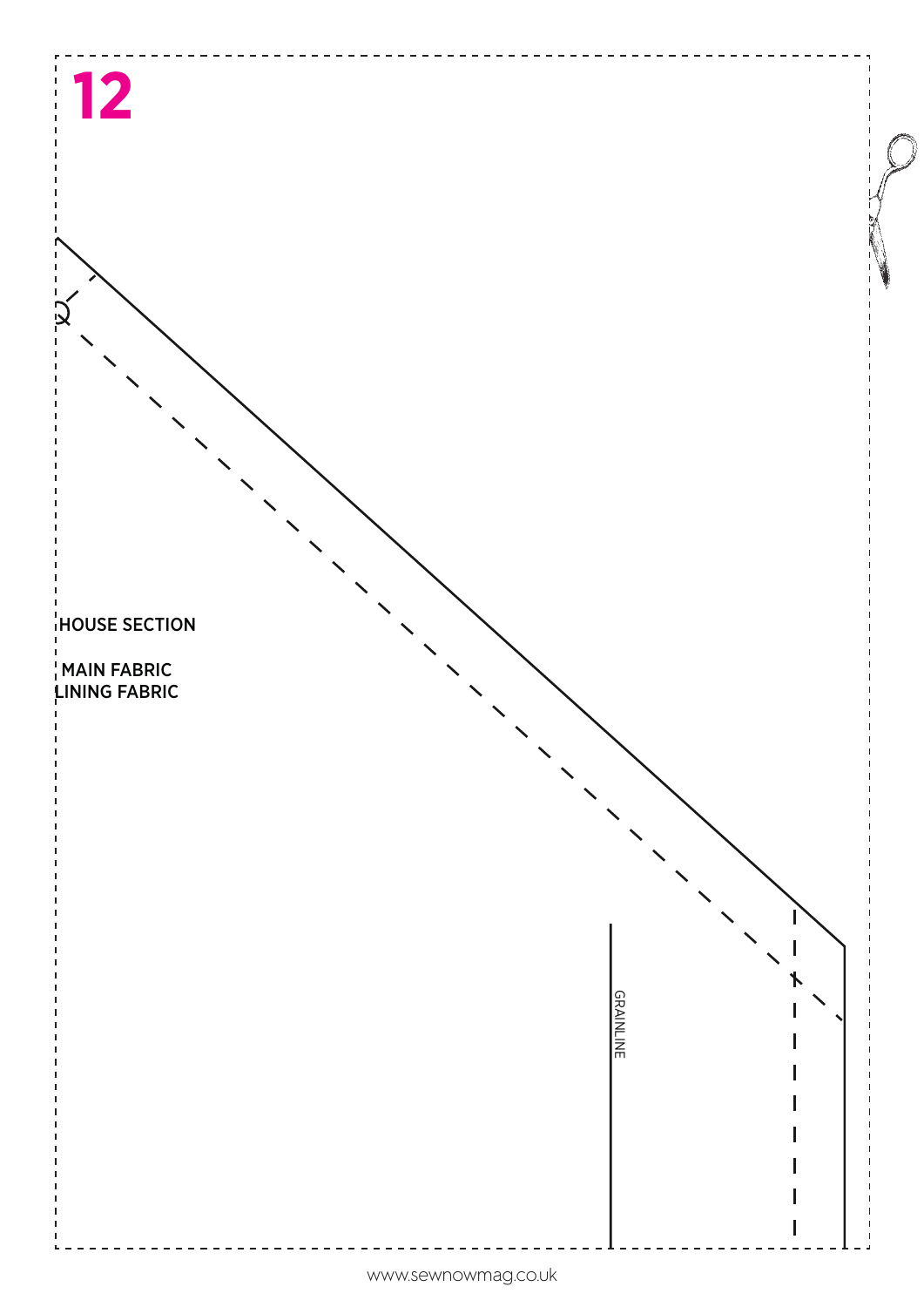# **13**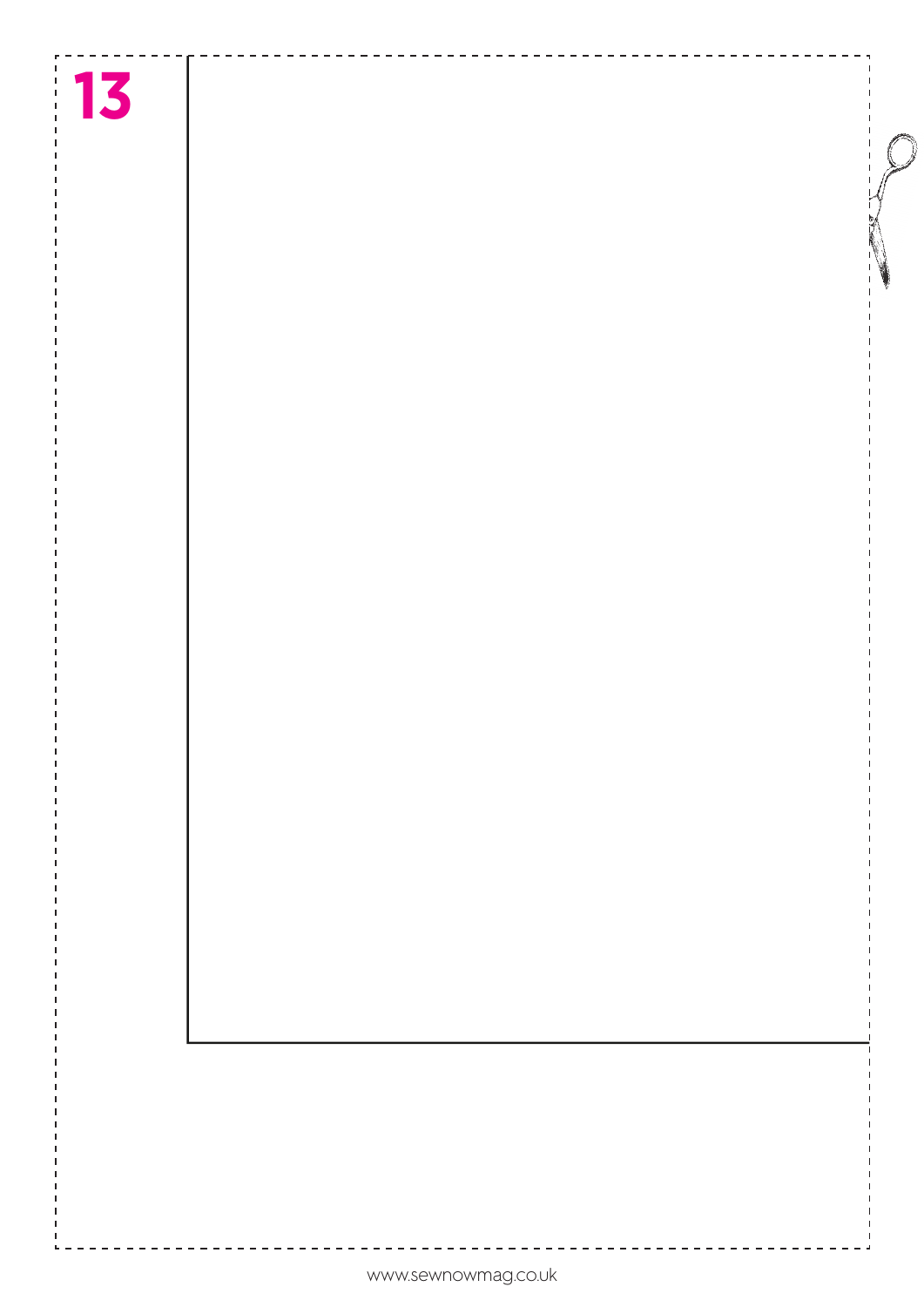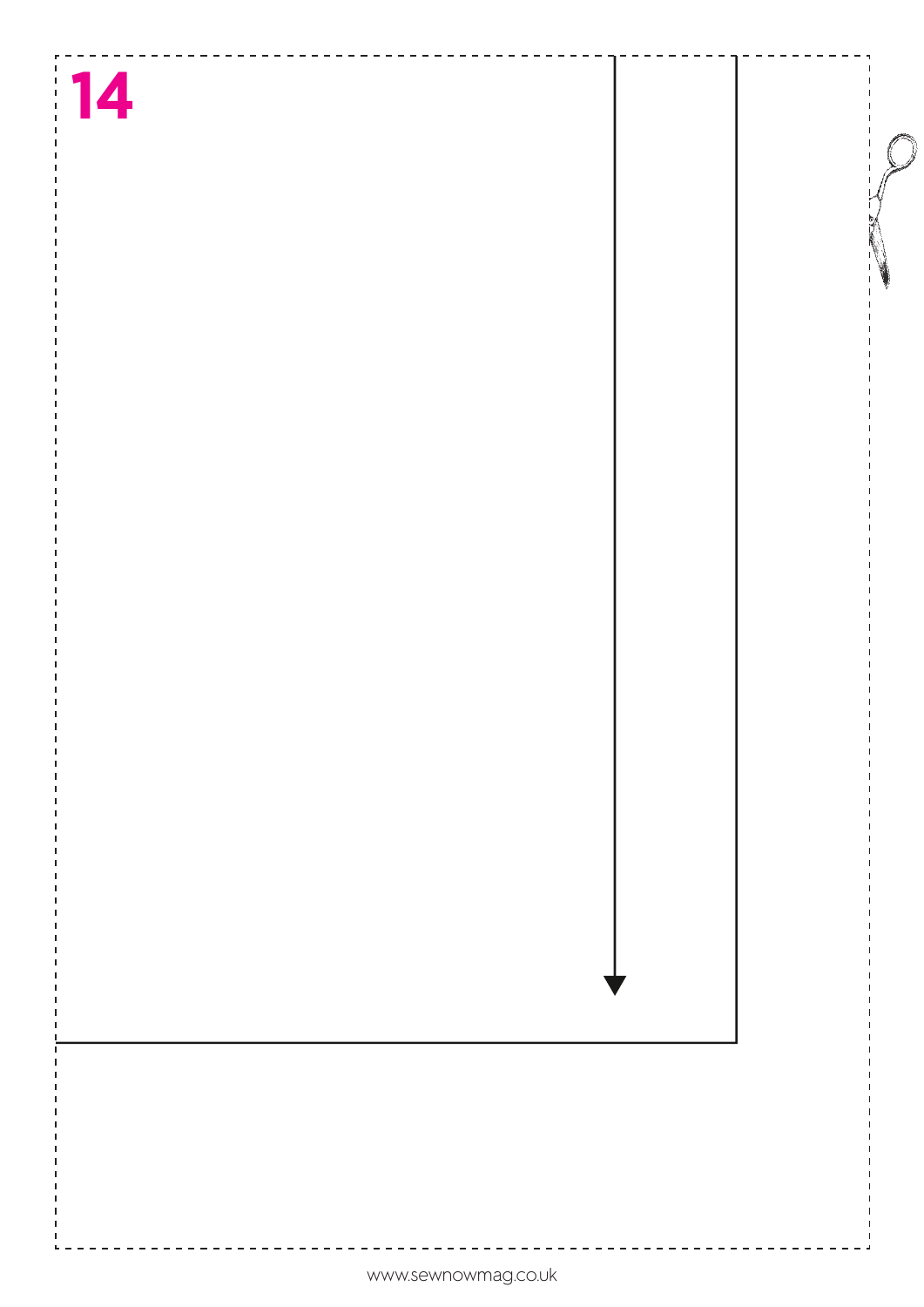